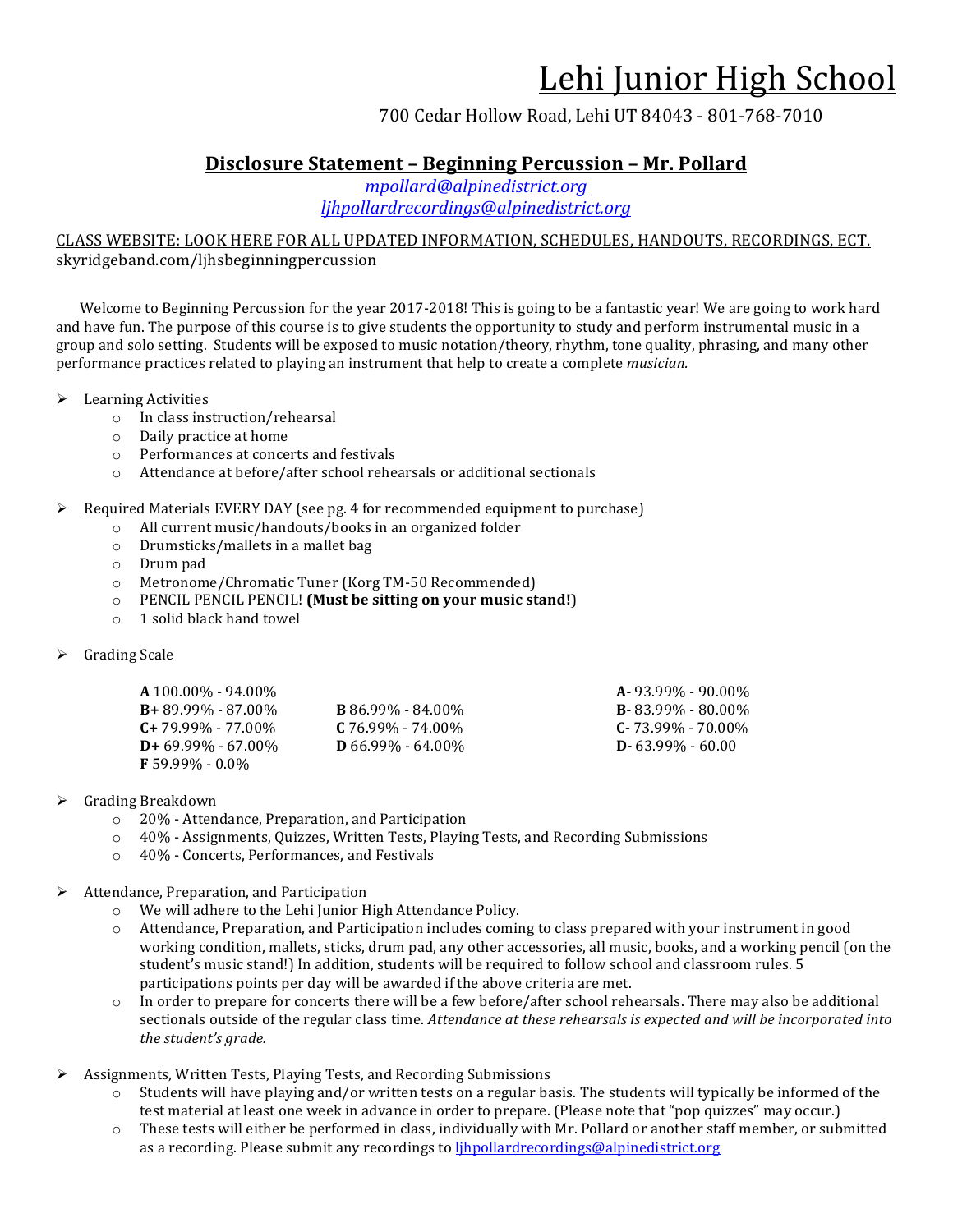## 700 Cedar Hollow Road, Lehi UT 84043 - 801-768-7010

- $\circ$  Assignments are due at the beginning of class on the date specified. Late work will be excepted for up to 50% credit, up until the last week of the term. Those with excused absences will have an extra day to turn in their assignments for full credit. (Please mark "absent" on the assignment so that I know to give you full credit.)
- $\circ$  Re-takes on all assignments, tests, and recording submissions are highly encouraged! They may be completed before or after school up until the last week of the term for a maximum score of 90%. The goal is that each student will be successful!
- $\triangleright$  Concerts, Performances, and Festivals
	- Performances **ARE NOT OPTIONAL**. This is a performance group and requires the presence of all students in the ensemble for the best possible performance. For this reason, **unexcused** absences from a **performance will result in an automatic two letter grade drop from the student's final letter grade. We of** course understand that emergencies may arise. Absences of performances will be discussed on a case-by**case basis.**
	- A detailed list of performances will be provided in this disclosure to help avoid conflicts.
	- $\circ$  In order to prepare for concerts there will be a few before/after school rehearsals. There may also be additional sectionals outside of the regular class time. Attendance at these rehearsals is expected and will be incorporated into the student's grade.
- $\triangleright$  Practicing At Home
	- $\circ$  This is a crucial aspect to the success of each student.
	- $\circ$  Students are expected to practice a minimum of 30 minutes per day, 5 days per week on their instrument.
- $\triangleright$  Extra Credit
	- $\circ$  A student may attend any live classical music concert (band, orchestra, choir, percussion) of a high school level or higher, and write a one-page essay describing:
		- Info about the concert who performed, when, and where
		- Their critique what they liked/did not like
		- Students must submit a program or ticket to prove they went to the concert
	- $\circ$  Any student that takes private lessons may submit a private lesson form for extra credit (see Mr. Pollard for form)
	- $\circ$  Students may arrange with Mr. Pollard to perform a solo or excerpt for the class.
- $\triangleright$  Concert Dress in general, follow LJH Dress Code
	- o Boys
		- Black dress pants, absolutely no jeans.
		- White long sleeved button down shirt with collar.
		- Black shoes and socks. Absolutely no white socks, gym shoes, or sandals.
		- LJHS cummerbund and bowtie (see attached form)
	- o Girls
		- Solid black dress or skirt.
		- Alternative would be solid black dress pants.
		- **•** If wearing a skirt or pants a solid white dress shirt/blouse must be worn. Dress shoes with black nylons. No white socks, gym shoes, or sandals.

#### $\triangleright$  Rules

- 1. Show respect for Mr. Pollard, your colleagues, and the equipment/building
- 2. Do not play or talk while Mr. Pollard is giving instruction
- 3. Work hard and have fun!!
- $\triangleright$  Consequences
	- 1. Warning
		- 2. Loss of 5 participation points
		- 3. Meeting with parents and student
		- 4. Meeting with administration
		- 5. Removal from the class
- $\triangleright$  Cell Phones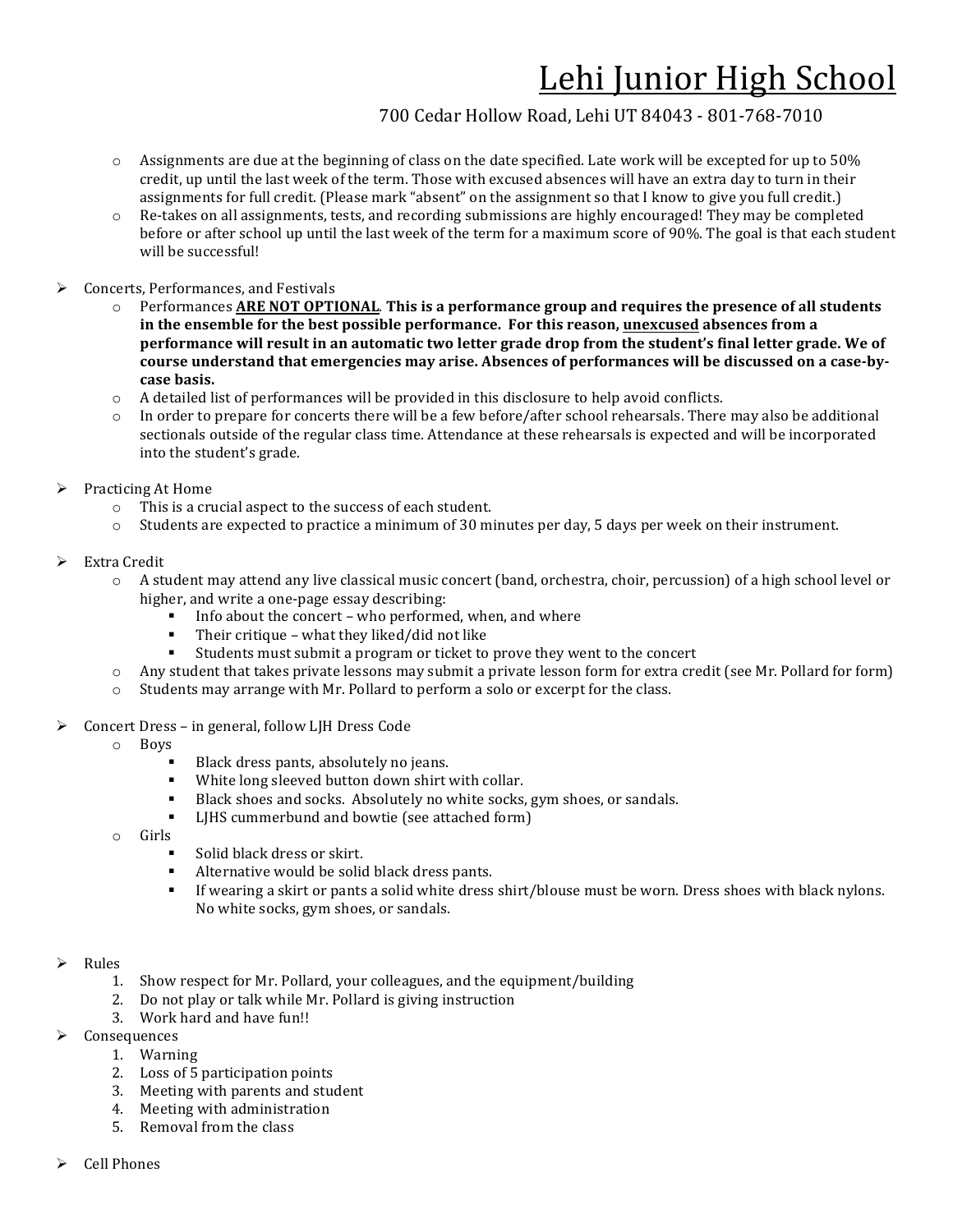### 700 Cedar Hollow Road, Lehi UT 84043 - 801-768-7010

- o Follow LJH Cell Phone Policy
- $\circ$  They are not to be used in class unless permission is given by Mr. Pollard
- Technology/Media
	- $\circ$  In each class, we use a Remind group message. If you have any problems with your student participating in this, please email Mr. Pollard.
	- $\circ$  Be sure to fill out three forms available at the following link:
		- https://drive.google.com/drive/folders/0B4LZ8teFSo0fVG1VMzZUcUN3NjQ?usp=sharing
			- Computer and Internet Permission Slip
			- **•** Directory Information and Media Release
			- Parent Student Information Update

#### $\triangleright$  CONCERT/FESTIVAL DATES (start time is 7:00 PM unless otherwise noted; parenthesis indicate optional)

- $\circ$  (November 30 December 2 Alpine Honor Band)
- o December 13 LJHS Band/Percussion Concert @ SHS Auditorium
- $\circ$  January 12 Band Bash @ SHS Main Gym 5-9 PM (all bands and percussion)
- $\circ$  (January 18 20 All-State Band)
- $\circ$  February 6 LJHS Solo Night (all bands and percussion)
- $\circ$  March 1-2 Grand Concert, all bands and percussion
- o March 6 LJHS/SHS Percussion Concert @ SHS Auditorium
- $\circ$  March 13 Band Concert @ LJHS Auditorium
- o March 17 Utah Day of Percussion @ Juan Diego High School, 8AM-5PM
- $\circ$  May 16 LJHS/SHS Final Percussion Concert @ SHS Auditorium
- $\circ$  May 17 Final Band Concert @ SHS Auditorium
- Written quizzes may be graded in class by students. If any parent does not want their student to grade or be graded by another student, they must give Mr. Pollard written notice.
- On occasion, LJHS will travel to various music festivals and/or competitions. This may require a small fee for each student. Ample notice will be given if this is the case. There will also be an optional band trip to California next Spring. More info to come on that soon.
- You will check out classroom textbooks and sheet music to use throughout the school year. The student will be required to replace the *book/music* if it becomes damaged or lost. In addition, our band equipment is very expensive. Any damage or loss of the LJHS band *equipment due to neglect or unacceptable behavior will need to be replaced by the student.*
- Religious Music: Some of the music we play throughout the year may have origins based in religious or holiday music. We do not teach or promote any religious concepts or beliefs. Music is selected based on each piece's musical content, concepts that can be learned, and *hopefully* it will be enjoyed by students, parents, and staff that attend the concerts. If you or your student object to learning such music, *you* must inform Mr. Pollard in writing by Sep 1.

*Cut* below the dotted line and submit to Mr. Pollard by Sep 1. Keep what's above for your records.

*---------------------------------------------------------------------------------------------------------------------------------------------*

I have read and accept the above disclosure statement. I have thoroughly examined the concert/festival dates, cleared my calendar, and have made arrangements to be at every performance.

| <b>Student Print</b> | _Student Signature_ | Date |  |
|----------------------|---------------------|------|--|
| Parent Print         | Parent Signature    | Date |  |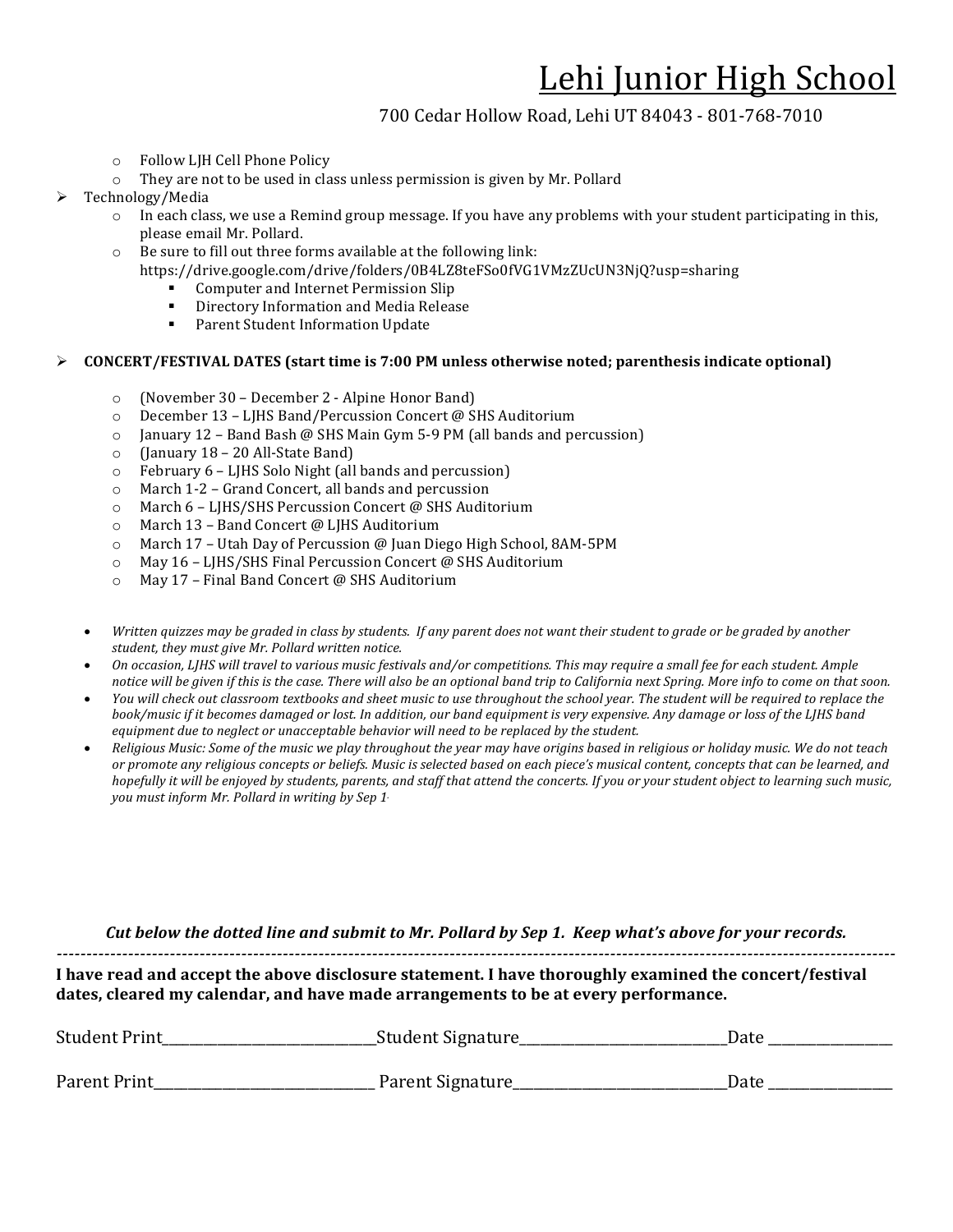700 Cedar Hollow Road, Lehi UT 84043 - 801-768-7010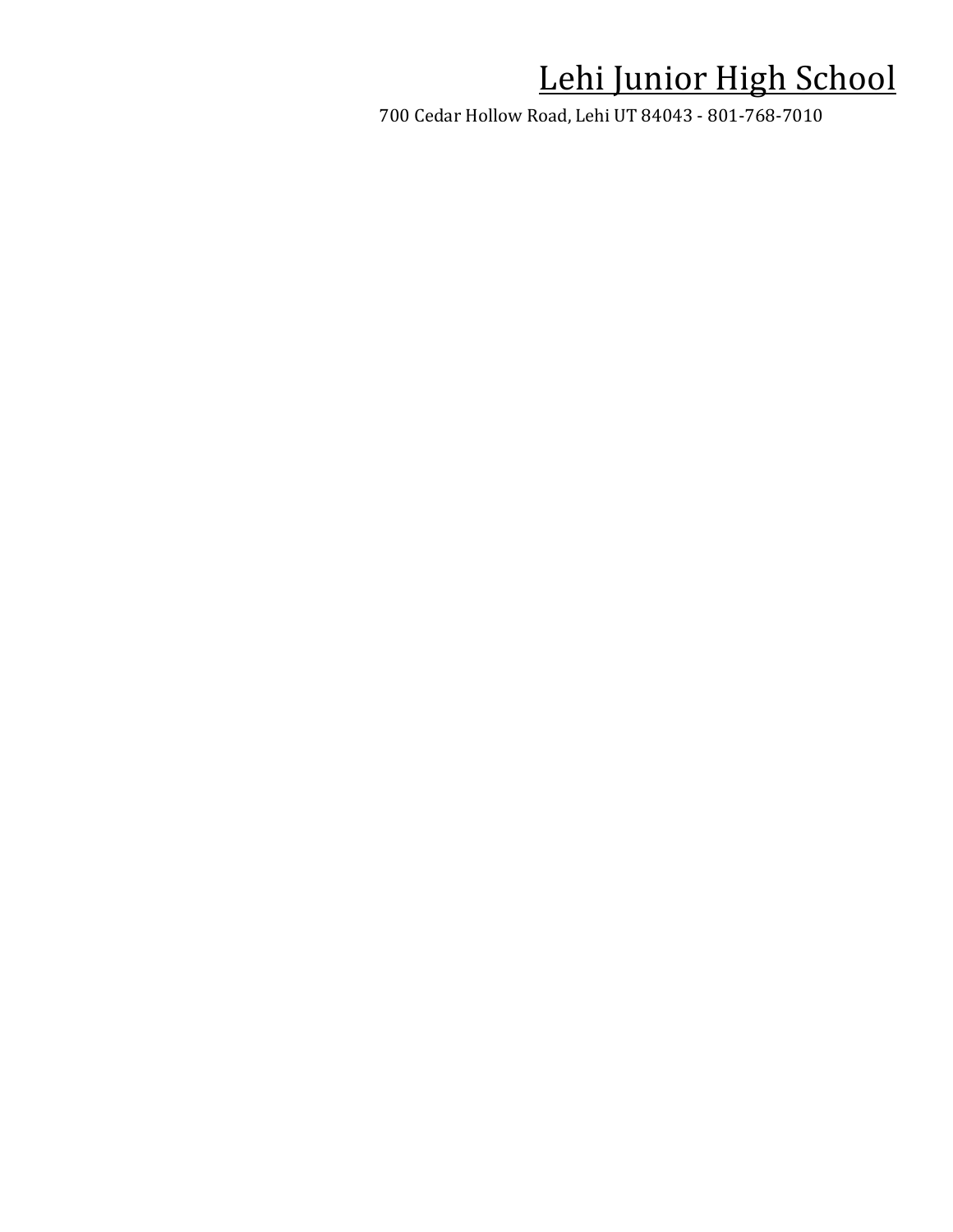700 Cedar Hollow Road, Lehi UT 84043 - 801-768-7010

### **Highly Recommended Equipment**

|                   | <b>Snare Drum</b>                                          | <b>Marimba</b>                         | <b>Vibe</b>                                                                     | <b>Glock</b> | <b>Xylo</b>        | <b>Other</b>                                    | <b>Timpani</b><br>(optional - see<br>Mr. Pollard) |
|-------------------|------------------------------------------------------------|----------------------------------------|---------------------------------------------------------------------------------|--------------|--------------------|-------------------------------------------------|---------------------------------------------------|
| Year 1            | <b>Vic Firth</b><br>SD1, Drum<br>Pad, Mallet<br><b>Bag</b> | Vic Firth -<br>Van Sice<br>M113        |                                                                                 |              | Encore 92R         |                                                 |                                                   |
| Year <sub>2</sub> |                                                            | Vic Firth -<br>Van Sice<br>M114        | Vic Firth -<br><b>Terry Gibbs</b><br><b>Medium</b><br><b>Blue Cord</b>          |              |                    |                                                 |                                                   |
| Year <sub>3</sub> |                                                            | Vic Firth -<br><b>Van Sice</b><br>M112 |                                                                                 |              | Malletech<br>OR39R |                                                 |                                                   |
| Year 4            | Innovative<br>Percussion<br>CL3L                           | Vic Firth -<br><b>Van Sice</b><br>M114 |                                                                                 |              |                    |                                                 |                                                   |
| Year <sub>5</sub> |                                                            |                                        | Vic Firth -<br><b>Terry Gibbs</b><br><b>Medium</b><br><b>Hard Green</b><br>Cord |              |                    | Encore 34<br><b>YR</b><br>(Suspended<br>Cymbal) |                                                   |
| Year <sub>6</sub> |                                                            | Vic Firth -<br><b>Van Sice</b><br>M113 |                                                                                 | Freer K13    |                    |                                                 |                                                   |

#### $\triangleright$  Year 1

- $\circ$  Drum Pad (any will work, this is my recommendation)
	- § http://www.steveweissmusic.com/product/vic-firth-practice-pad-pad12h/drum-practice-pads
- $\circ$  Basic Mallet Bag (any will work, this is my recommendation)
	- § https://www.amazon.com/Vic-Firth-Standard-Drum-Stick/dp/B0002E3GXW/ref=sr\_1\_2?ie=UTF8&qid=1471840321&sr=8-2&keywords=mallet+bag
- o Vic Firth SD 1
	- § http://www.steveweissmusic.com/product/vic-firth-sd1/concert-snare-drum-sticks
	- § https://www.amazon.com/Vic-Firth-American-Custom%C2%AE-SD1/dp/B0002F4TKA
- o Vic Firth Van Sice M113
	- § http://www.steveweissmusic.com/product/vic-firth-m113-marimba-mallets/marimba-mallets
	- § http://www.wwbw.com/Vic-Firth-Robert-Van-Sice-Rubber-Core-Keyboard-Mallets-449872 i1141753.wwbw
- o Encore 92R
	- § http://www.steveweissmusic.com/product/encore-92r-mallets/bell-glockenspiel-mallets
	- § http://www.lonestarpercussion.com/Sticks-Mallets/Xylophone-Bell-Mallets/Encore-1-1-8-Blue-Poly-Ball-Unwound-Keyboard-Mallets-with-Rattan-Shafts-92R.html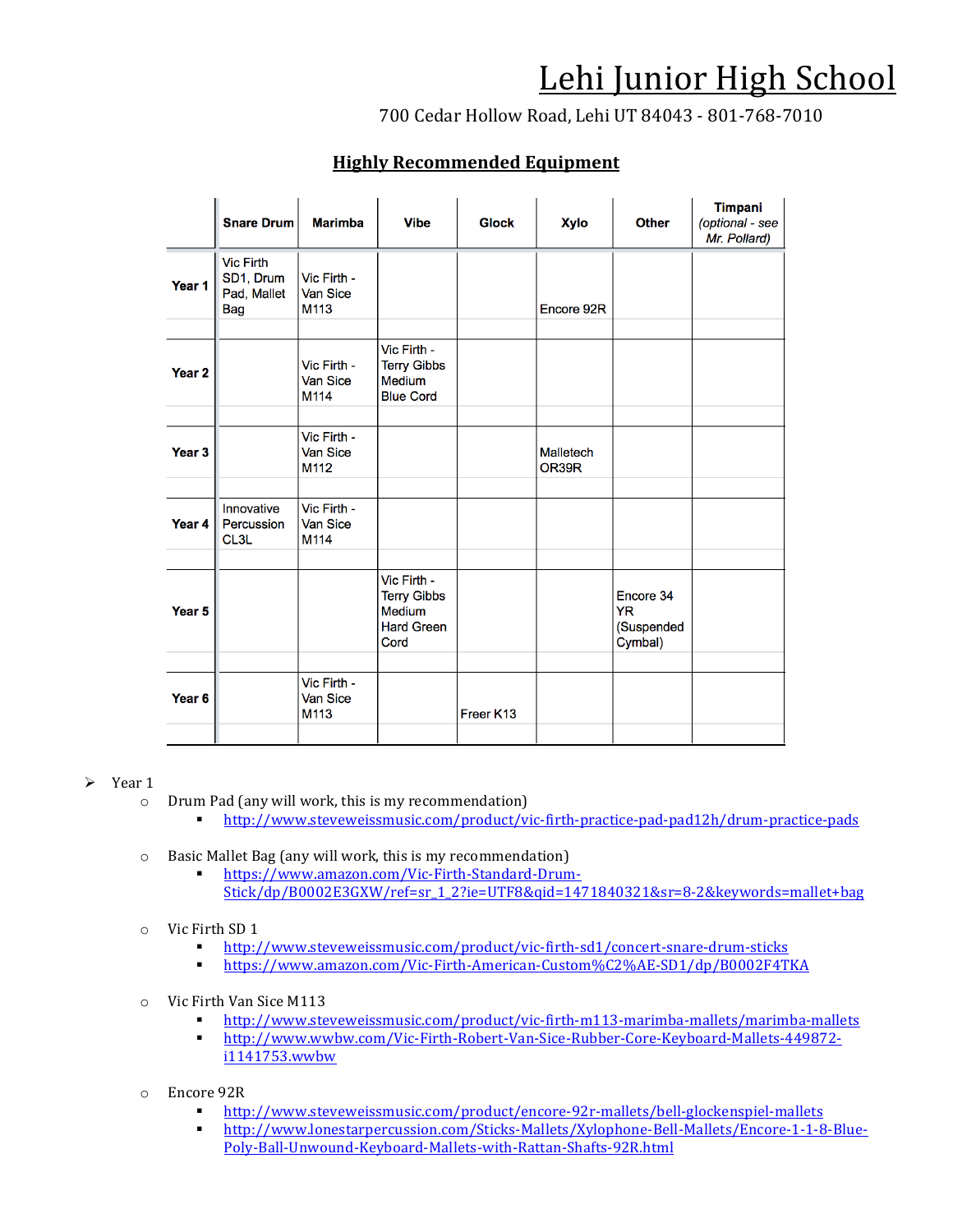## 700 Cedar Hollow Road, Lehi UT 84043 - 801-768-7010

- $\triangleright$  Year 2
	- $\circ$  Vic Firth Van Sice M114
		- § http://www.steveweissmusic.com/product/vic-firth-m114-marimba-mallets/marimba-mallets
		- § http://www.wwbw.com/Vic-Firth-Robert-Van-Sice-Rubber-Core-Keyboard-Mallets-449872 i1141753.wwbw
	- Vic Firth Terry Gibbs Medium Blue Cord
		- § http://www.steveweissmusic.com/product/vic-firth-m31-terry-gibbs-mallets/vic-firth-drum-sticks
		- § https://www.amazon.com/Vic-Firth-Terry-Keyboard-Medium/dp/B0002E3GJQ

### $\triangleright$  Year 3

- o Vic Firth Van Sice M112
	- § http://www.steveweissmusic.com/product/vic-firth-m112-marimba-mallets/marimba-mallets
	- § http://www.wwbw.com/Vic-Firth-Robert-Van-Sice-Rubber-Core-Keyboard-Mallets-449872 i1141753.wwbw
- o Malletech OR39R
	- § http://www.steveweissmusic.com/product/malletech-or39r-hard-rattan-mallets/bell-glockenspielmallets
	- § http://www.lonestarpercussion.com/Sticks-Mallets/Xylophone-Mallets/Malletech-OR39R-Orchestral-Series-Hard-XylophoneBell-Mallets-with-Rattan-Handles.html

#### $\triangleright$  Year 4

- o Innovative Percussion CL3L
	- § https://www.amazon.com/Innovative-Percussion-CL3L-Christopher-Drumsticks/dp/B002AGCKNW
	- § http://www.steveweissmusic.com/product/innovative-chris-lamb-cl3l/concert-snare-drum-sticks
- $\circ$  Vic Firth Van Sice M114
	- § http://www.steveweissmusic.com/product/vic-firth-m114-marimba-mallets/marimba-mallets
	- § http://www.wwbw.com/Vic-Firth-Robert-Van-Sice-Rubber-Core-Keyboard-Mallets-449872 i1141753.wwbw

### Year 5

- o Vic Firth Terry Gibbs Medium Hard Green Cord
	- § http://www.steveweissmusic.com/product/vic-firth-m32-terry-gibbs-mallets/vic-firth-drum-sticks **EXECUTE:** https://www.amazon.com/dp/B0002HU8SK/ref=pd\_lpo\_sbs\_dp\_ss\_1?pf\_rd\_p=1944687742&pf\_rd\_s =lpo-top-stripe-1&pf rd t=201&pf rd i=B0002E3GJQ&pf rd m=ATVPDKIKX0DER&pf rd r=DN87VBBVEVGP3N9S1F DK
- $\circ$  Encore 34YR
	- § http://www.steveweissmusic.com/product/encore-34yr-mallets/marimba-mallets
	- § http://www.percussionsource.com/p/encore-yarn-wound-34yr-medium-softer-rattan-marimbamallets-256463
- $\triangleright$  Year 6
	- o Vic Firth Van Sice M113
		- § http://www.steveweissmusic.com/product/vic-firth-m113-marimba-mallets/marimba-mallets
		- § http://www.wwbw.com/Vic-Firth-Robert-Van-Sice-Rubber-Core-Keyboard-Mallets-449872 i1141753.wwbw
	- $\circ$  Freer K13 Clear Lexan with Brass Insert Small Ball
		- § http://www.freerpercussion.com/k13-clear-lexan-with-brass-insert-small-ball/